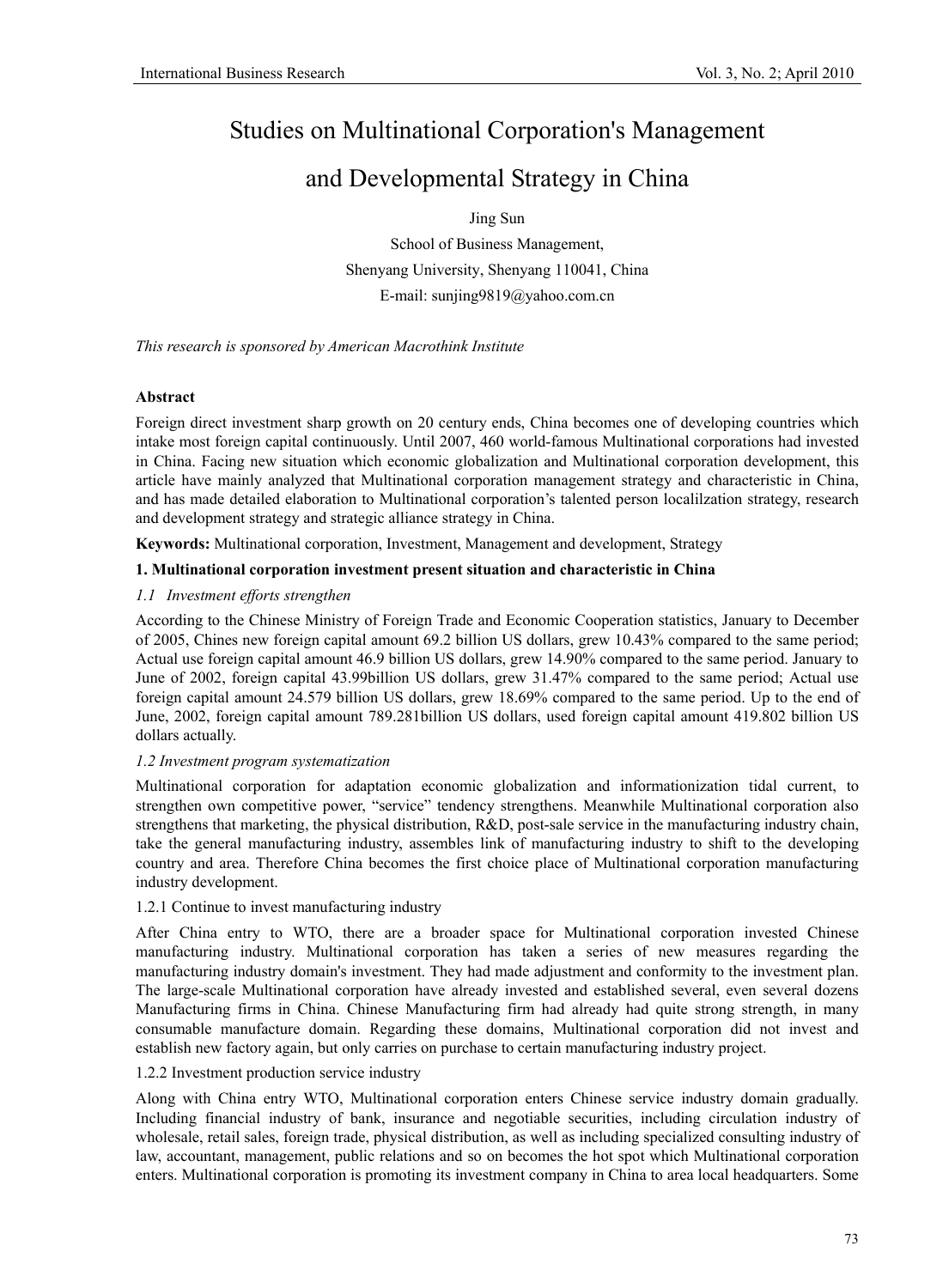companies take Chinese area headquarters as Asian and Pacific headquarters. Meanwhile, Many Multinational corporation sets up operation center in China. Under the local headquarters, often also have the purchase center, distribution center, R&D center, training center, media business center and so on.

## *1.3 Investment place centralization*

Since 2005, Multinational corporation has invested growth to Bohai Sea economic cycle that take Beijing and Tianjin area as central link, Yangtse Delta that take Shanghai as central and Zhujiang Delta area that take Hong Kong as the main item. Up to 2005, the foreign capital 85.96% distribute in the eastern area, 8.78% distribute in the middle area, 5.26% distribute in the western area. This above digit indicated that Multinational corporation invested in China has not looked like people to hope such to increase in the mid-west area investment recently several year, but still took the eastern area as the investment key point, moreover also had enlarges tendency which invested in the eastern part.

## *1.4 Investment way diversification*

## 1.4.1 From invests newly built to merger and acquisition invests

According to UNCTAD's statistics, transnational merger and acquisition probably 1 billions to 2billions US dollars every year in China. China introduces foreign direct investment is about 30 billion to 40 billion US dollars every year, approximately 5% are transnational merger and acquisition, other most is newly built project investment. Meanwhile, also presented some non-typical merger and acquisitions in China. when establishment Joint venture, Many foreign merchants by the cash or technology appraised as capital stock, obtains Chinese side Enterprise's stock which already existed. This kind is also merger and acquisition one form to Chinese side Original Enterprise stock's purchase; In some Chinese-foreign joint venture, initial foreign's stock proportion is not high. Afterward, foreign side through increased funding to expand stock to realize merger and acquisition to Chinese side Enterprise. For example American Ford Motor Company purchases Chinese Jiangling Car company B stock 80% by 40 million US dollars, thus realizes to Jiangling automobile 20% total capital stock purchase, becomes Jiangling automobile's important shareholder.

## 1.4.2 From joint capital to sole ownership

Sole ownership tendency is not Multinational corporation recent new trend. Since 1997, Foreign-owned enterprises number has been more than Joint venture quantity in China. Foreign sole capital enterprise actual use's foreign capital amount surpasses Joint venture from 2000. Looking from the trend of development, Sole capital enterprise surpasses Joint venture to be getting more and more. For example, China new Foreign-owned enterprises 15643, contract amount 43 billion US dollars; New foreign merchant Joint venture 8894, contract foreign capital amount 17.6 billion US dollars. Sole investment enterprise project quantity is 2 times than Joint venture project.

#### 1.4.3 Iinvest from single project to industrial chain

The large-scale Multinational corporation invests is not sole in China, but entire industrial chain investment. Multinational corporation can drive the entire industrial chain to invest together, or establishes perfect necessary system in China, it can obtain initiative power which competes in China. Nokia is a typical industrial chain investment case which investment in Beijing .

#### *1.5 Investment management system integration*

# 1.5.1 Multinational corporations faced that adjust management system in China

Multinational corporation invests in China that must be approved by Chinese government. They enter to Chinese market more considerations are long-term developmental strategy in China, but it does not only the profit look like in other countries and local. They adopt the method which is accommodating, but is not insisted that globalized standard unified agreement invests in China. , Many multinational corporation headquarters have made significant strategic adjustment and management system reform. For example, American Many Companies management key has changed to service from manufacture, GE Corporation has already transformed "Multiplex Service company" from manufacturing industry company in recent 10 years; Matushita Corporation has transformed information electron company from comprehensive electronic electricity manufacturer.

# 1.5.2 Establish and strengthens operation center

China market size potential is big, moreover the local difference and profession difference are enormous. Only one Chinese Headquarter, Multinational corporation comprehensively and effectively mixes resources, and development competition with difficulty. Multinational corporation often establishes certain operation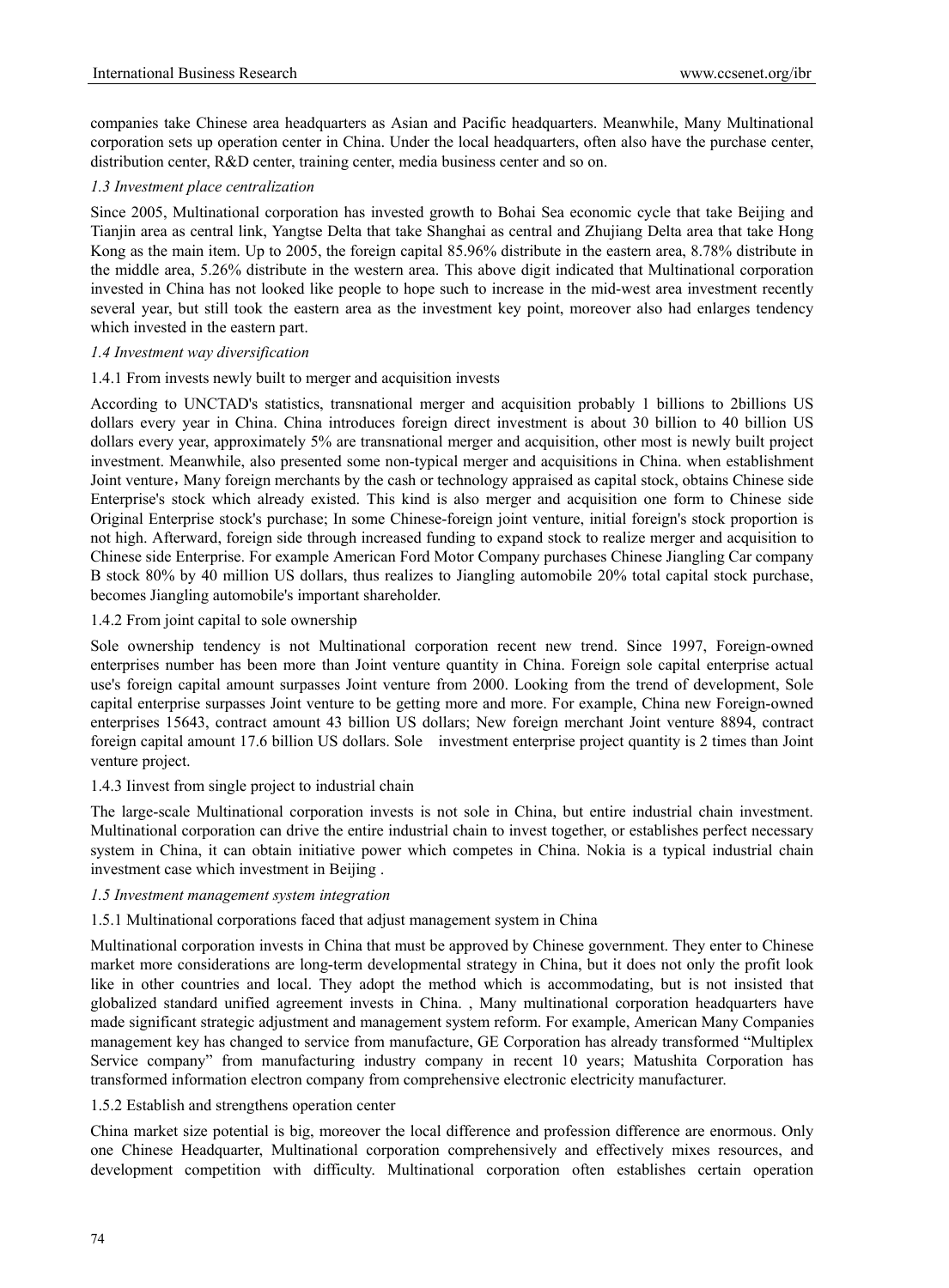administrative center to coordinate Chinese business in China. One kind is different service operation center which decomposes from Chinese or Asian and Pacific area headquarters. For example, investment center, manufacturing center, physical distribution center, R&D center, training center, post-sale service center, financial center, accounts settlement center, media public relations department, government purser department and so on. These operation center in fact is different Business agency of local headquarters. Another kind is Branch office which Business agency of multinational corporation parent company establishes in China. For example R&D center, purchase center.

 In fact, some China Area Headquarters' Business agency of multinational corporation have already formed operation administrative center in the different area. Multinational corporation faces the challenge is how arranges these operation administrative center effectively and reasonably.

### **2. Multinational corporation talented person localilzation in China**

Multinational corporation talented person localilzation has important meaning to Multinational corporation management in China. Chinese is hired to carry on management of production and operation service, they are familiar Chinese cultural tradition with behavior and thinking mode, they can communicate and cooperate with the subordinates, carries on effective management; At the same time, these Chinese side personnel have received many western educations, they have understood to Western behavior way, management technique and so on, they can well understand and implement foreign boss's management concept. Therefore, administrative personnels localilzation has important function to melt culture conflict, promotion to cooperate effectively.

## *2.1 Multinational corporations implement the talented person localilzation strategy superiority*

## 2.1.1 To enhance enterprise's internationalization image, enhancement host country trust

If the massive personnel of host country enter local subsidiary company of Multinational corporation to hold the post of supervisory work, they can have this nationality's sentiment generally, will certainly to cause Multinational corporation harm host country benefit behavior. At the same time, Multinational corporation abandons the national prejudice, also will win trust of host country government and people. The company manages is transparently highly, also will set up own internationalization image.

## 2.1.2 Avoid in management and operation loss which the cultural difference creates

In usual situation, dispatches to overseas administrative personnels, Multinational corporation must put in the massive funds, carries on comprehensive knowledge training. Hires host country personnel directly, on the one hand has avoided the above disbursement, on the other hand may use host country low wages merit fully, by the wages which is lower than motherland company wage standard but actually obviously to be higher than host country standard, attracts the high grade talented person. Third, because uses the talented person localilzation strategy, maximum limit eliminated in the cultural barrier, strengthened communication ability which the company and host country government.

### 2.1.3 It have guaranteed relative stabilization of company management personnel

The motherland personnel enter foreign country to work, their thought may not be unstable because cultural difference, sometimes it will cause administrative personnels to give up management responsibility in the country; The motherland administrative personnels will frequently also meet the promotion opportunity, these can affect administrative personnels' stability. But hire local administrative personnels of the host country will reduce this kind of negative influence.

#### *2.2 Multinational corporation's localilzation strategies influence to China*

# 2.2.1 Raise large quantities of high quality talented person to China

The administrative personnels of Multinational corporation who employed in China to have more opportunity to study overseas advanced science and technology and managerial experience, they familiar management mechanism of market economy. These new business management personnel and technical personnel flowing in the domestic, will certainly to lead international advanced managerial experience and technology dissemination in the domestic, thus accelerates Chinese economy integrate advancement to the world economics.

2.2.2 It has enlarged salary disparity of Foreign-funded enterprise staffs and Domestic enterprise staff

Chinese side representative's wages is above ten times comparie with similar State-owned business factory manager in some Joint venture. The result of Multinational corporation adopts this kind of reward policy is that Chinese State-owned business talented person's massive outflows.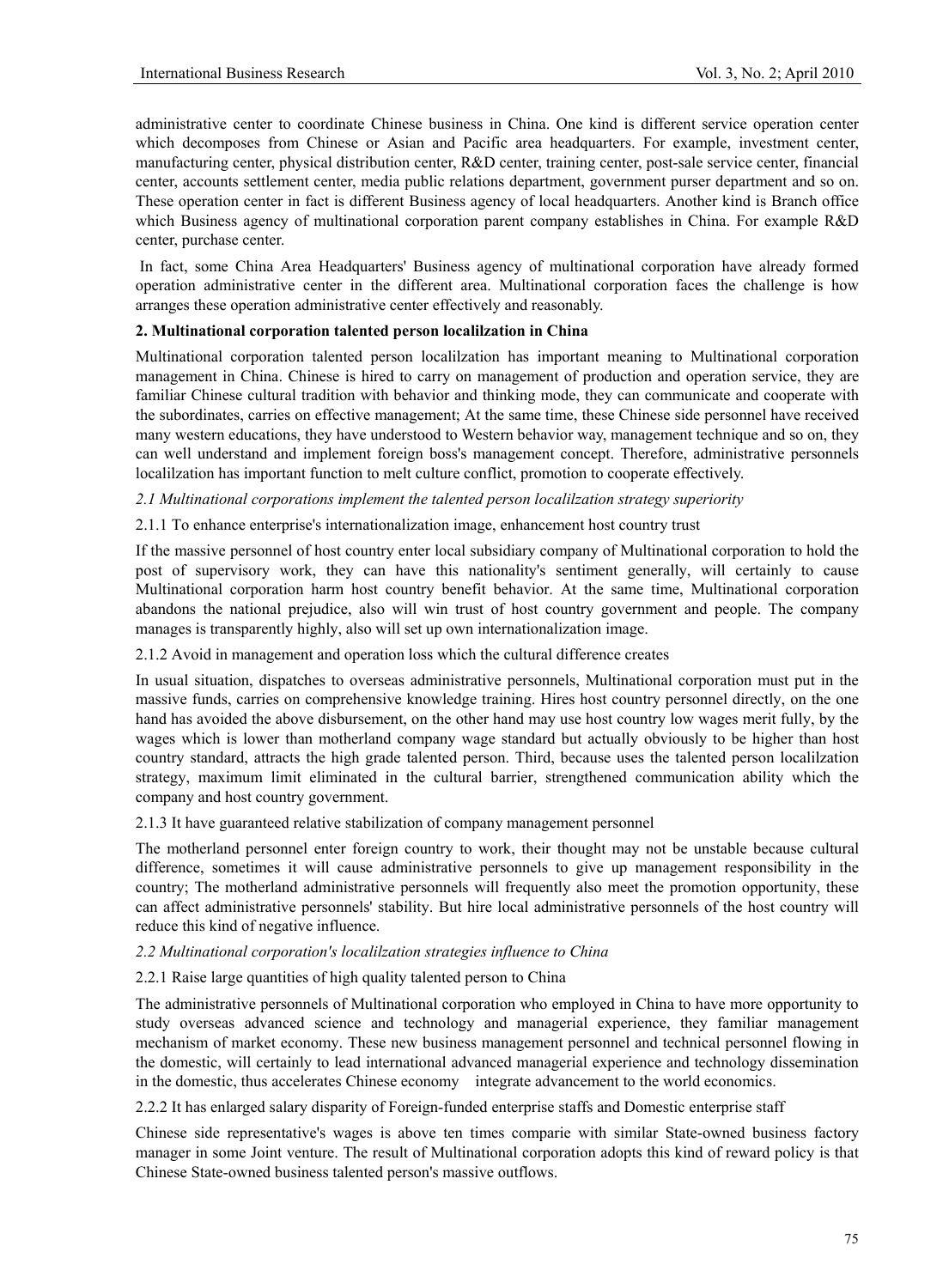## **3. Multinational corporation research and development strategy in China**

After 1990s, established R&D center in China to become Multinational corporation's important invests direction to China, after 1997, Multinational corporation R&D center's quantity increases rapidly in China, moreover the scale expands too, human resources also realize localilzation gradually, at present, research and development personne of Multinational corporation localilzation has reached 95.1% in Chinese R&D center. Until April, 2005, R&D center of Multinational corporation which establishes in China surpasses 700, research and development fund more than 4billion US dollars.

#### *3.1 Main feature which Multinational corporations invests to China*

## 3.1.1Trade market by technology

The main purpose which Multinational corporation's research and development organization shifts to China is that to develop Chinese market. The related investigation showed that surpasses 90% Multinational corporations to establish the local headquarters and R&D center in China in recent years, in order to seize Chinese market with the newest technology and the quickest speed. According to China Department of Commercial Affairs issues "Multinational corporation to China Investment Tendency Investigation Report" disclosed that 61% Multinational corporations will continue to expand technology research and development investment in China, 46% Multinational corporations will favor to establish sole ownership R&D center from now on 3 years.

3.1.2 Multinational corporation's technical research and development organizations not completely concentrate in high technology and new technology domain

Traditional industry and general industry's technical degree is not high, Multinational corporation establish technology research and development organization in the native place, it is advantageous in industrial development and seizes market. Multinational corporation uses localilzation scientific research and intelligence resources, carries on the product technology research and development in China, forms huge scientific research effect and the talented person accumulative effect, simultaneously also enhances technical research and development localilzation degree and technical research effective

*3.2 Multinational corporations technology research and development organization's form in China*

3.2.1 Sole ownership's technical research and development organization

3.2.2 Sets up research and development organization in the Joint venture interior, is engaged in the product technology development and market compatibility research;

3.2.3 Coorpreation establishment research and development organization with Chinese higher college and scientific research institute.

#### *3.3 Multinational corporations technology research and development strategy in China*

3.3.1 to "divide system in industry" strategy to realize the core technologies monopoly and control, some Multinational corporations do not establish R&D center in China, even does not carry out the technical research and development activity;

3.3.2 Multinational corporation establishes R&D center in China, through sole ownership and holding, seals off technical diffusion in China, reduces the vanguard technology to overflow;

3.3.3 Implementations "technical research and development division of labor" strategy, carry on the basic research and technology development in motherland where Multinational corporation located, guaranteed that it is in the industrial chain's upstream, R&D center which Multinational corporation establishes in China overwhelming majority engaged in the ecad, the special-purpose technology and experiment product research and development;

3.3.4 Through technical monopoly, the technical standard as well as the technical reversion proliferation, realizes core technologies to be controlled.

#### **4. Multinational corporation strategic alliance in China**

## *4.1 The influences of Multinational corporation strategic alliance to China*

4.1.1 China has become Multinational corporation non-core business important outsourcing base

Multinational corporation take non-core's production, marketing, physical distribution, research and development, even non main frame's design activity to shift to developing country or specialized company to complete, not only reduced input cost, moreover achieved the goal which has used the most superior resources globally. Therefore, China will become one of three big bases which international project outsourcing in 2007-2010.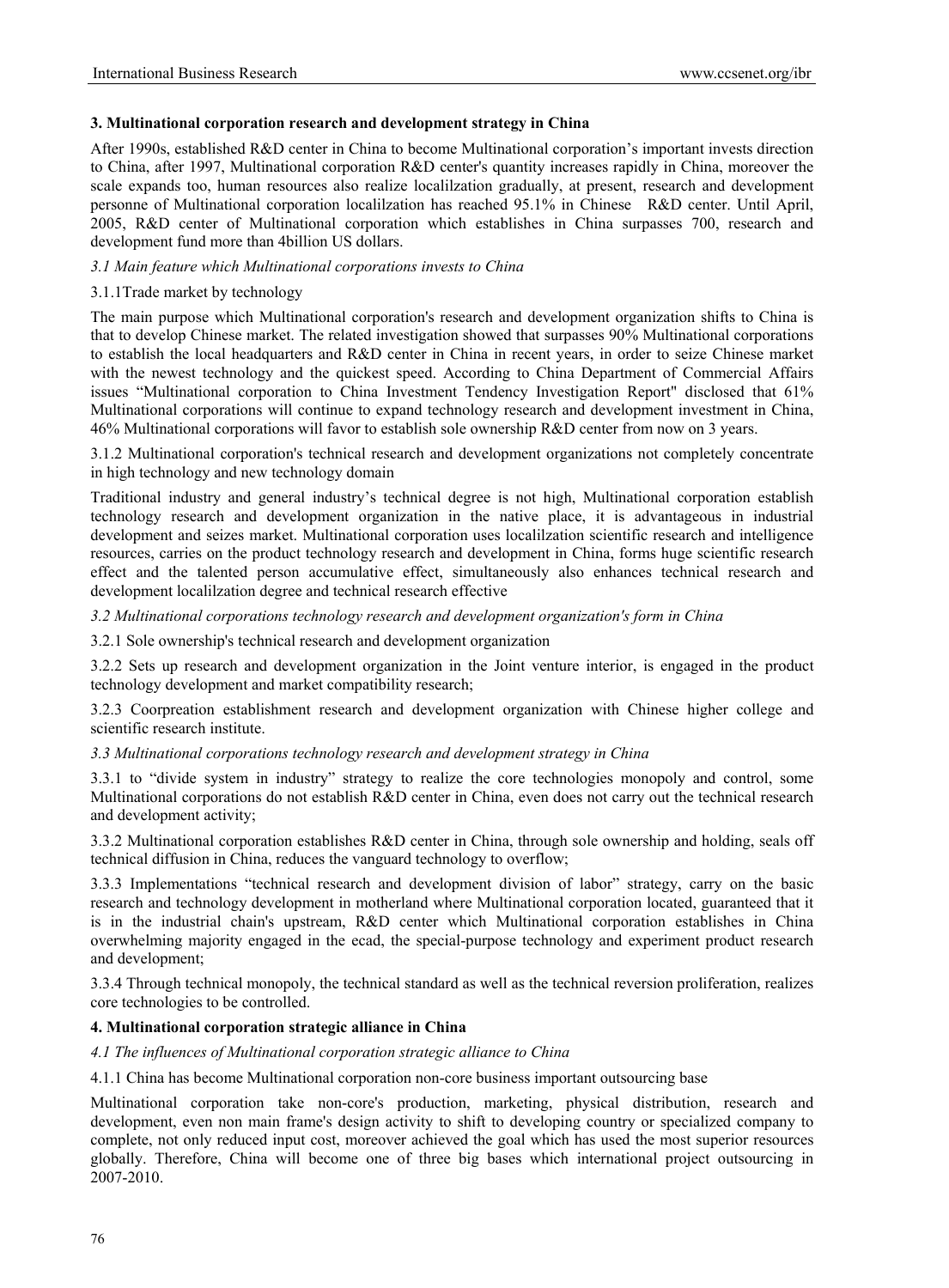#### 4.1.2 "Transnational chain link" is one "value promotes" to Chinese market

Because China lacks independent intellectual property rights and brand Patent, Chinese enterprise "hiring"to Multinational corporation will also continue quite long period of time. To the majority Chinese Enterprises, the most realistic result possibly is: first, Pushes in "internationalization chain link" as far as possible, becomes a link (for instance becomes service provider, supplier, partner and so on), then carry on internationalization again. Therefore, China with other country's relations is not only the trade, moreover is which gets up by industrial chain and industry link connection.

4.1.3 Merger and acquisition's magnified attraction foreign capital potential are huge, simultaneously has formed the market monopoly power.

Multinational corporation strengthens its productivity unceasingly through merger and acquisition, expanded enterprise's scale, and will rely on technology and marketing competitive advantages to form the very strong market monopoly power gradually, result of industrial monopoly will cause unfair competition between the State-owned business and Multinational corporation, will not favor Chinese Enterprise to improve technology, also will not favor to raise Chinese Enterprise's economic efficiency; The foreign capital merger and acquisition will break Chinese profession network and enterprise group which existing; Multinational corporation has had enterprise's domination after merger and acquisition, gets rid of original Chinese side to its restriction, therefore in the merger and acquisition process, easy to create threat which Chinese state asset outflow.

4.1.4 Implementation localilzation strategy 's effect

First, raw material localization will benefit to China, the locality necessary rate more higher can reflect that local work content (artificial expense), can provide considerable employment opportunity for Chinas. Next, Multinational corporation through financing in Chinese local capital market, on the one hand has provided considerable investment opportunities for the local capital market; On the other hand, also adopts "financing localization", has enlivened to the local market; Once more, it has provided more cooperation opportunities for China domestic enterprise.

## *4.2 Chinese enterprise implement tactics to Multinational corporation strategic alliance*

### 4.2.1 To speed up advance in high technology and new technology industrialization process

International competition entered competition time which technical product and take knowledge as the foundation economy (i.e. knowledge economy). Therefore, Chinese government must strengthen macroeconomic regulation and control and guidance, formulates policies which drive high technology and new technology industrial development and formulates management method which related venture capital investment. Set up transnational strategic alliance, causes Multinational corporation localization, causes it to establish R&D center in China, urges Multinational corporation and Chinese Enterprise in aspects and so on fund, technology unifies closely, to cultivate Chinese Multinational corporation which has international competitiveness.

## 4.2.2 Speed up to reshuffle of enterprises, cultivates Chinese Enterprise core competitiveness

Reshuffle of enterprises not to be able to limit property right and to separate government and administration from enterprise management, but must reconstruct new management construction from world economics competition angle and formulate new competition strategy. Reshuffle of the enterprises should locate the strategic target in gains to strategic resources, it has important meaning to raise and develop for core competitiveness, it may attract talented person who grasp the key technologies and to establish the strategic alliance with Multinational corporation which have the core specialty or to integrate these companies through some way and so on Chinese Major industry camp to gain directly exterior resources.

4.2.3 Formulation different policies to process competition and cooperate between Chinese State-owned business and Multinational Corporation

In view of present situation which Chinese State-owned business competition strength, operating results, development potential aspect has very wide difference, should consider that adopts the different policy to process competition and cooperation between the State-owned business and Multinational corporation. Specially regarding these large-scale State-owned business which resides in dominant position in the profession, fund and technical strength is abundant, and has the well-known brand, should choose and cultivates one batch Multinational corporation which have international competitiveness, encourages these enterprises and Multinational corporation to form strategic alliance, carries on scientific research and development industrialization together, use transnational strategic alliance form, promotes Chinese State-owned business to enter international market and foreign direct investment.